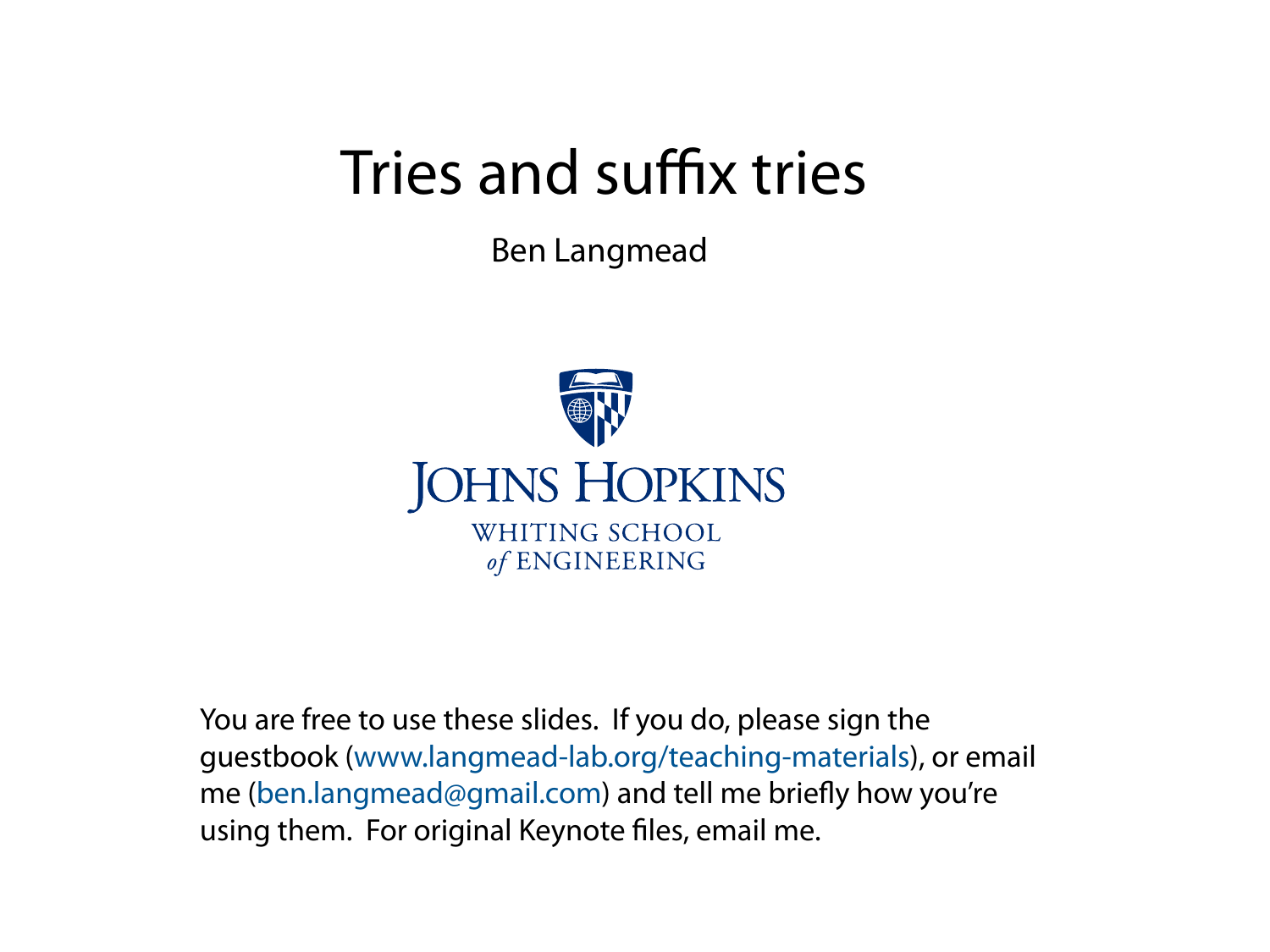#### Tries

A trie (pronounced "try") is a tree representing a collection of strings with one [node](http://xlinux.nist.gov/dads/HTML/node.html) per common [pre](http://xlinux.nist.gov/dads/HTML/prefix.html)fix

Smallest tree such that:

Each edge is labeled with a character  $c \in \Sigma$ 

A node has at most one outgoing edge labeled *c*, for  $c \in \Sigma$ 

Each key is "spelled out" along some path starting at the root

Natural way to represent either a *set* or a *map* where keys are strings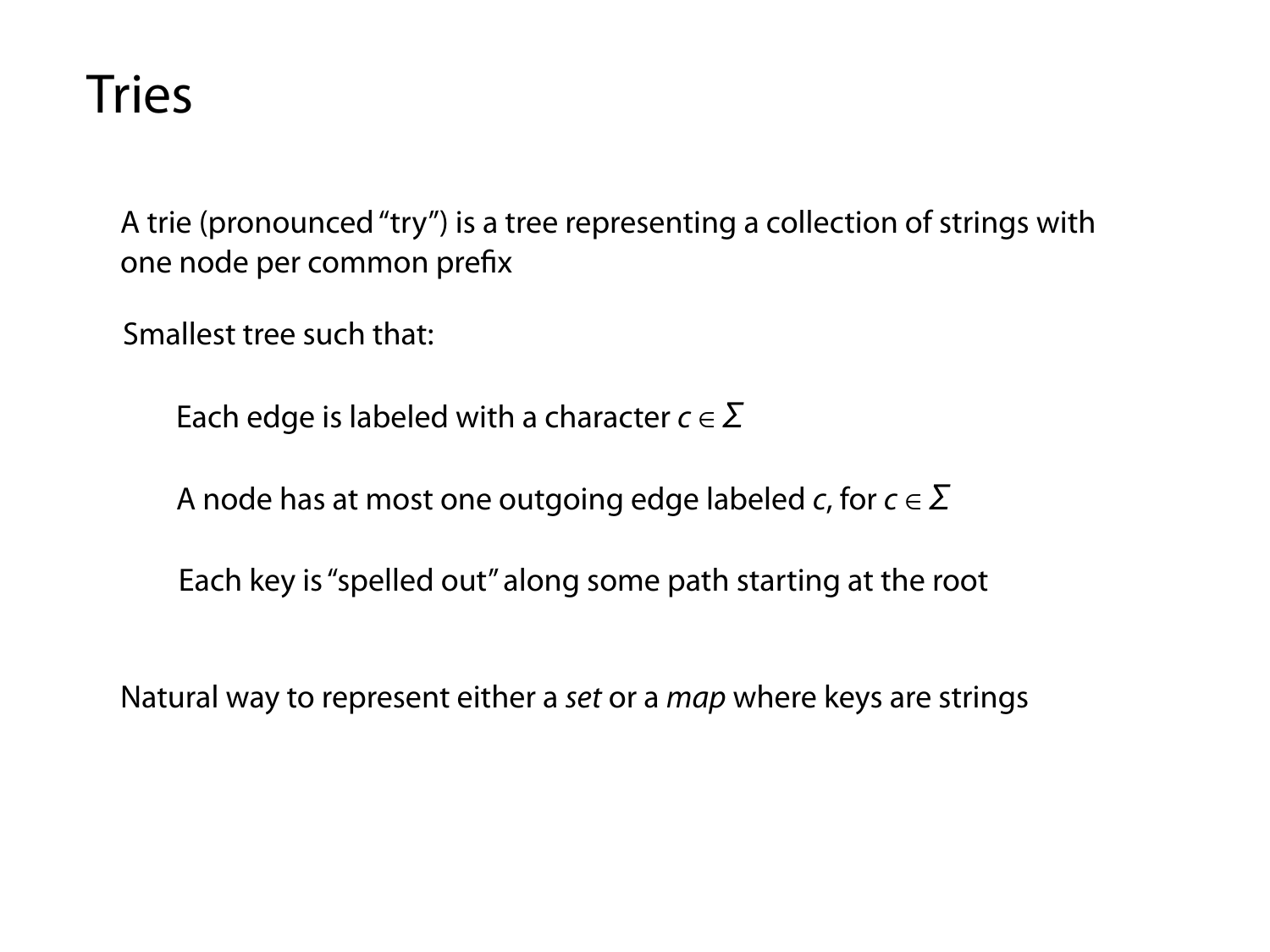#### Tries: example

Represent this map with a trie:

| Key      | Value        |
|----------|--------------|
| instant  |              |
| internal | $\mathbf{Z}$ |
| internet | B            |

The smallest tree such that:

Each edge is labeled with a character  $c \in \Sigma$ 

A node has at most one outgoing edge labeled *c*, for  $c \in \Sigma$ 

Each key is "spelled out" along some path starting at the root

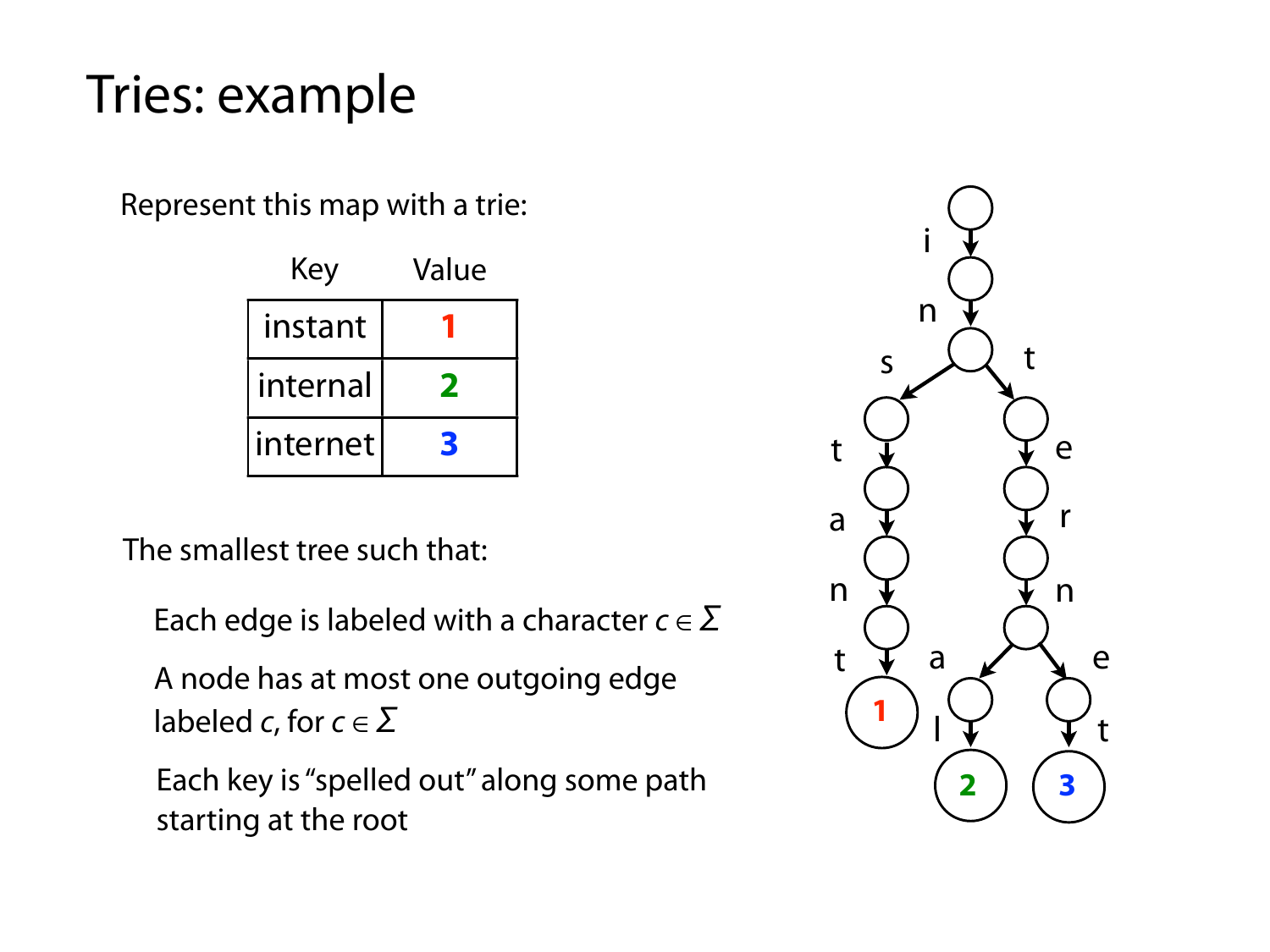#### Tries: example



Checking for presence of a key *P*, where  $n = |P|$ , is  $O(n)$  time

If total length of all keys is *N*, trie has ??? nodes *O***(***N***)**

What about  $|\Sigma|$ ?

Depends how we represent outgoing edges. If we don't assume  $|\Sigma|$  is a small constant, it shows up in one or both bounds.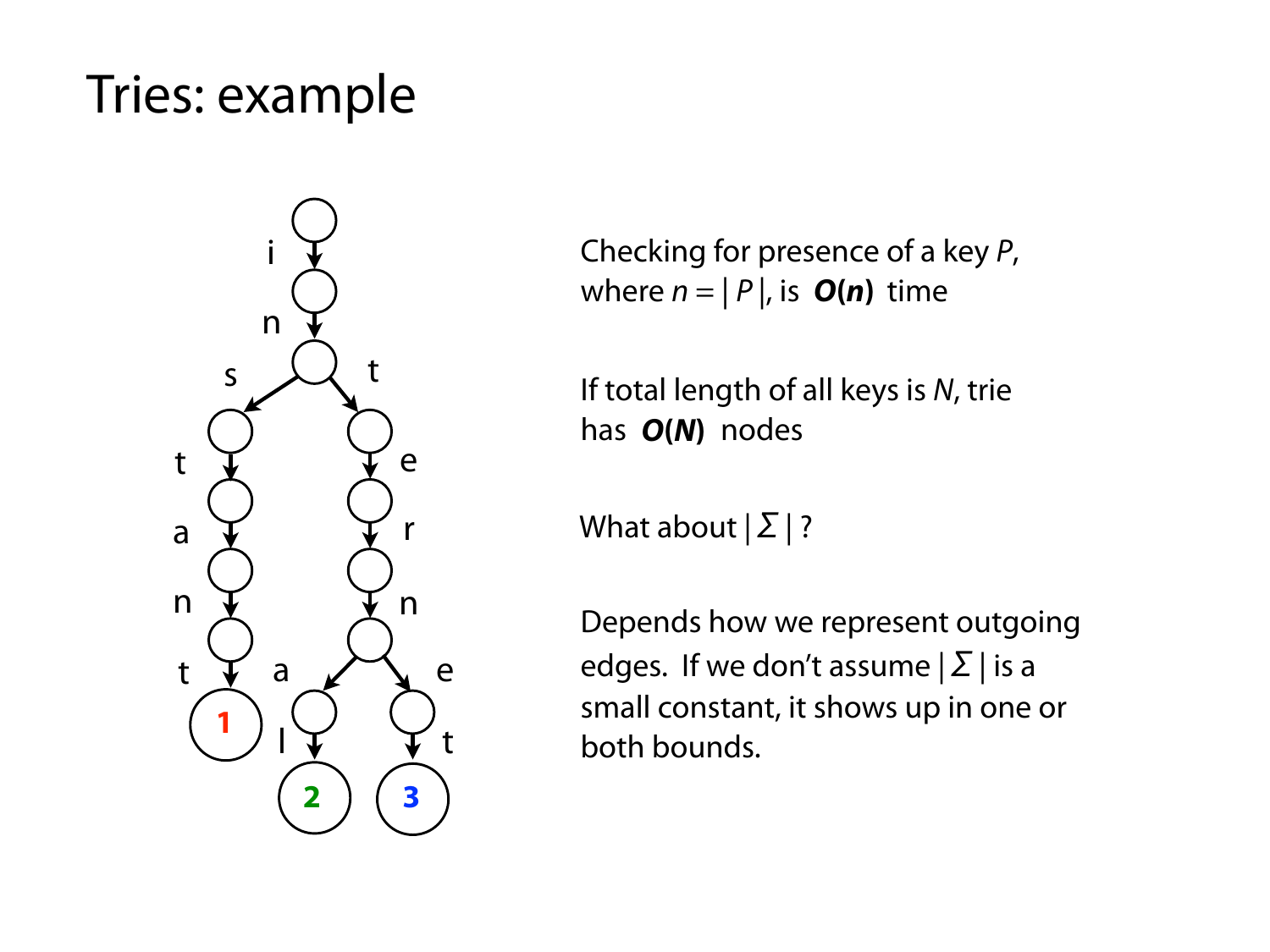#### Tries: another example

We can index *T* with a trie. The trie maps substrings to o ffsets where they occur

| ac        | 4              |
|-----------|----------------|
| ag        | $\overline{8}$ |
| at        | 14             |
| <b>CC</b> | 12             |
| <b>CC</b> | $\overline{2}$ |
| ct        | 6              |
| gt        | 18             |
| gt        | O              |
| ta        | 10             |
| tt        | 16             |

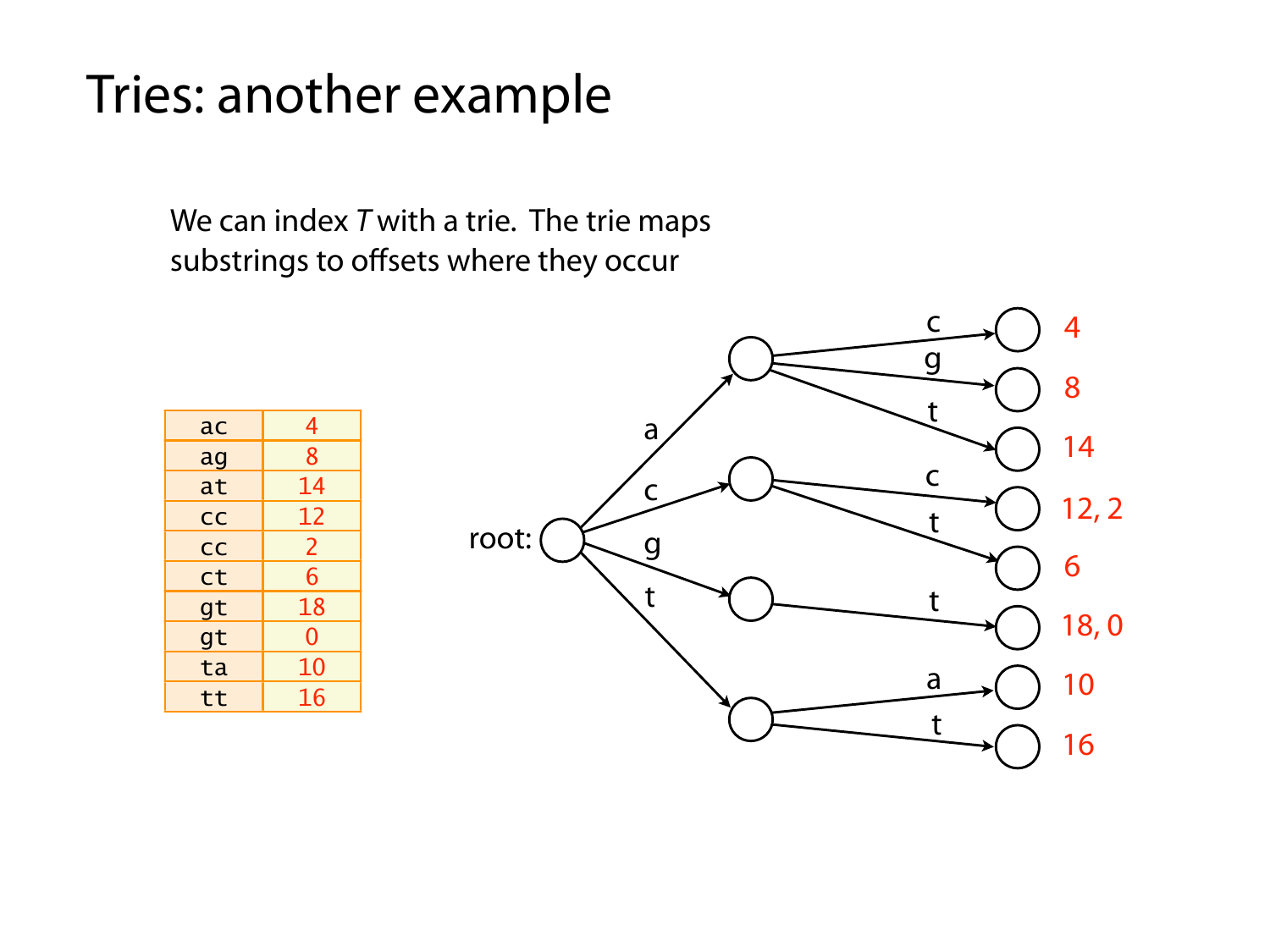#### Tries: implementation

```
class TrieMap(object):
    """ Trie implementation of a map. Associating keys (strings or other
        Sequence type) with values. Values can be any type. """
    def __init (self, kvs):
        selfroot = \{\}								#	For	each	key	(string)/value	pair
        for (k, v) in kvs: self.add(k, v)				def add(self,	k,	v):
        """ Add a key-value pair """
        								cur	= self.root
        for c in k: # for each character in the string
             if c not in cur:
                 cur[c] = \{\} # if not there, make new edge on character c
             cur = cur[c]\text{curl}'\text{value'} = \text{v} # at the end of the path, add the value
    				def query(self,	k):
        """ Given key, return associated value or None """
        								cur	= self.root
        for c in k:
             if c not in cur:
                 return None # key wasn't in the trie
             cur = cur[c]# get value, or None if there's no value associated with this node
        								return	cur.get('value')
```
#### Python example: <http://nbviewer.ipython.org/6603619>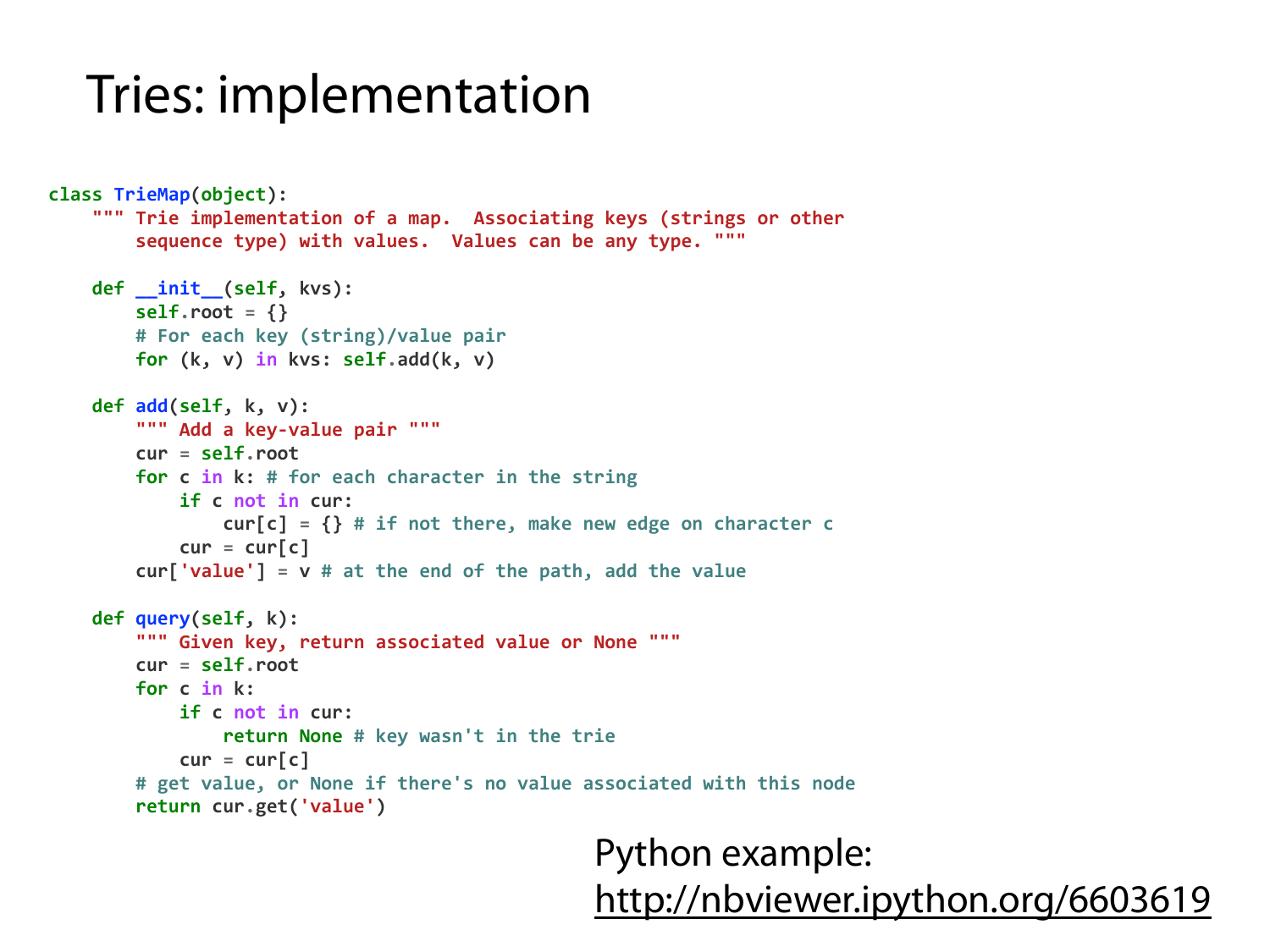#### Tries: alternatives

Tries aren't the only tree structure that can encode sets or maps with string keys. E.g. binary or ternary search trees.



Ternary search tree for as, at, be, by, he, in, is, it, of, on, or, to

Example from: Bentley, Jon L., and Robert Sedgewick. "Fast algorithms for sorting and searching strings." *Proceedings of the eighth annual ACM-SIAM symposium on Discrete algorithms*. Society for Industrial and Applied Mathematics, 1997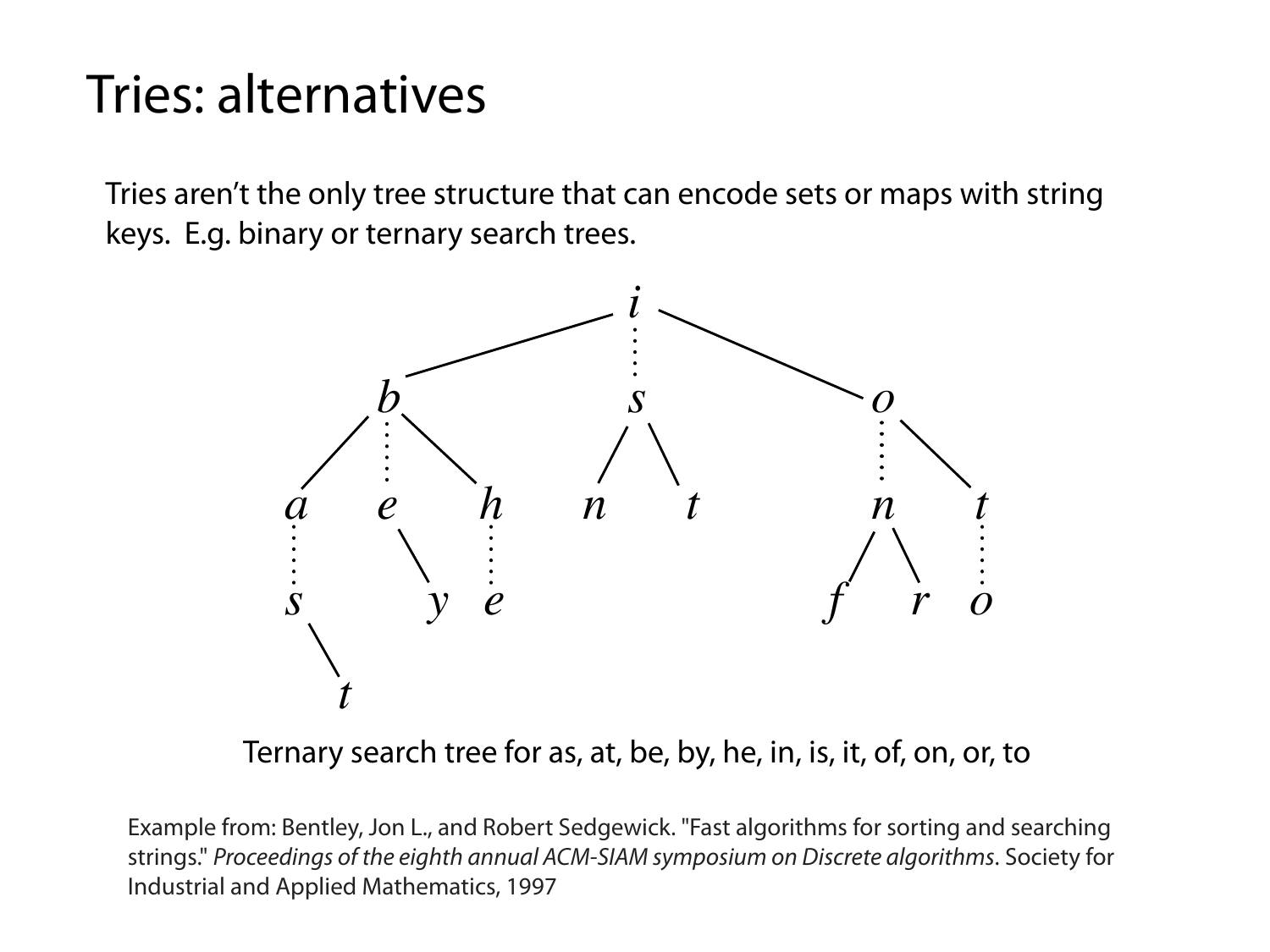#### Indexing with suffixes

Until now, our indexes have been based on extracting substrings from *T*

A very different approach is to extract *su*ffi*xes* from *T.* This will lead us to some interesting and practical index data structures:

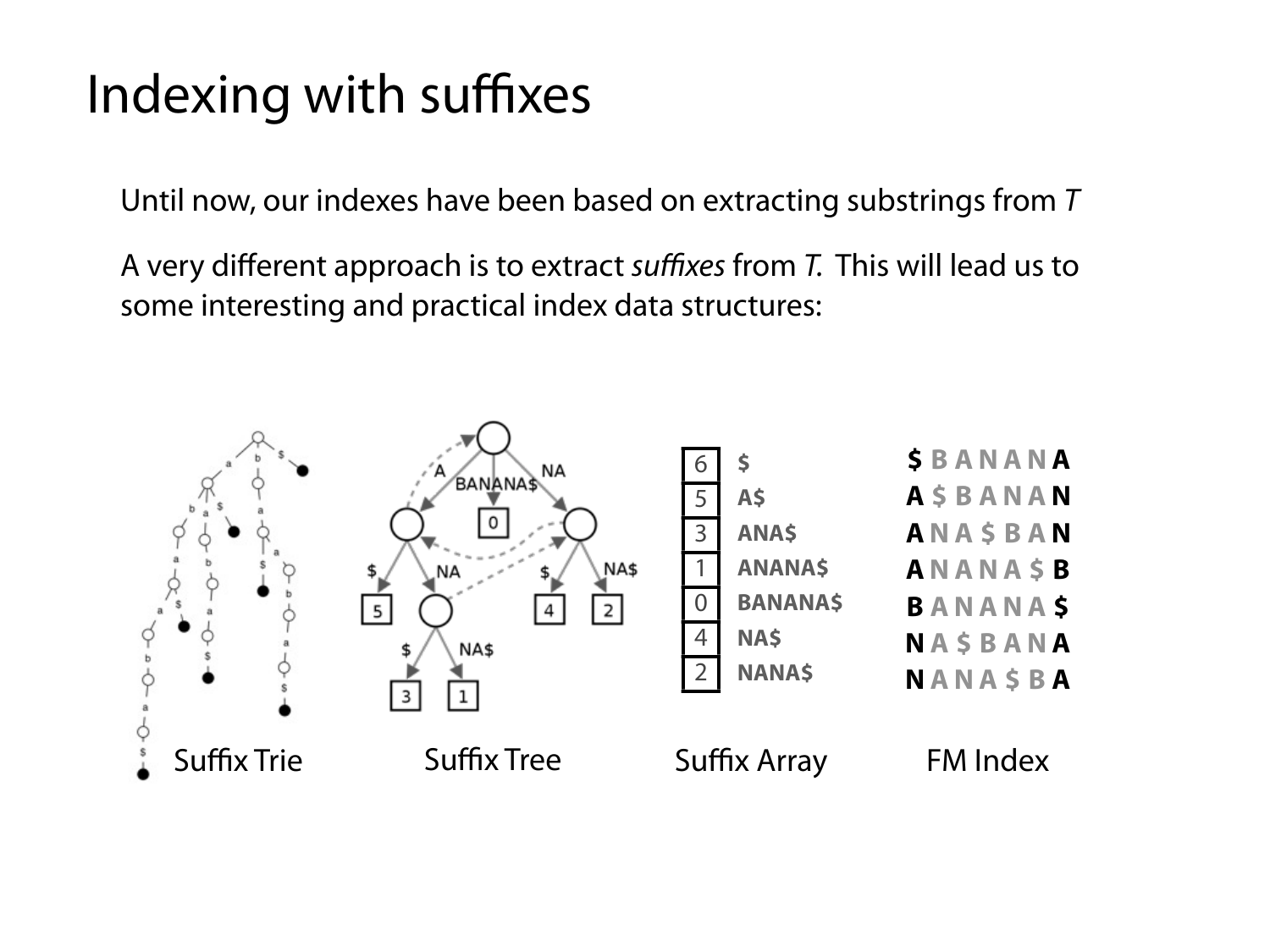Build a **trie** containing all **suffixes** of a text *T*

```
GTTATAGCTGATCGCGGCGTAGCGG$
T:
  GTTATAGCTGATCGCGGCGTAGCGG
     TTATAGCTGATCGCGGCGTAGCGG$
      TATAGCTGATCGCGGCGTAGCGG
        ATAGCTGATCGCGGCGTAGCGG
          TAGCTGATCGCGGCGTAGCGG
            AGCTGATCGCGGCGTAGCGG
              GCTGATCGCGGCGTAGCGG
                CTGATCGCGGCGTAGCGG
                 TGATCGCGGCGTAGCGG
                   GATCGCGGCGTAGCGG
    ATCGCGGCGTAGCGG$
m(m+1)/2
                       TCGCGGCGTAGCGG
                         CGCGGCGTAGCGG
                           GCGGCGTAGCGG
                             CGGCGTAGCGG
                               GGCGTAGCGG
                                 GCGTAGCGG
                                   CGTAGCGG
                                     GTAGCGG
                                      TAGCGG
                                        AGCGG
                                          GCGG
    CGG$
   GG GG CONTROLLER CONTROLLER CONTROLLER CONTROLLER CONTROLLER CONTROLLER CONTROLLER CONTROLLER CONTROLLER CONTROLLER CONTROLLER CONTROLLER CONTROLLER CONTROLLER CONTROLLER CONTROLLER CONTROLLER CONTROLLER CONTROLLER CONTROL
   G_{\mathbb{Z}} , the contract of the contract of the contract of the contract of the contract of the contract of the contract of the contract of the contract of the contract of the contract of the contract of the contract of 
                                                   chars
```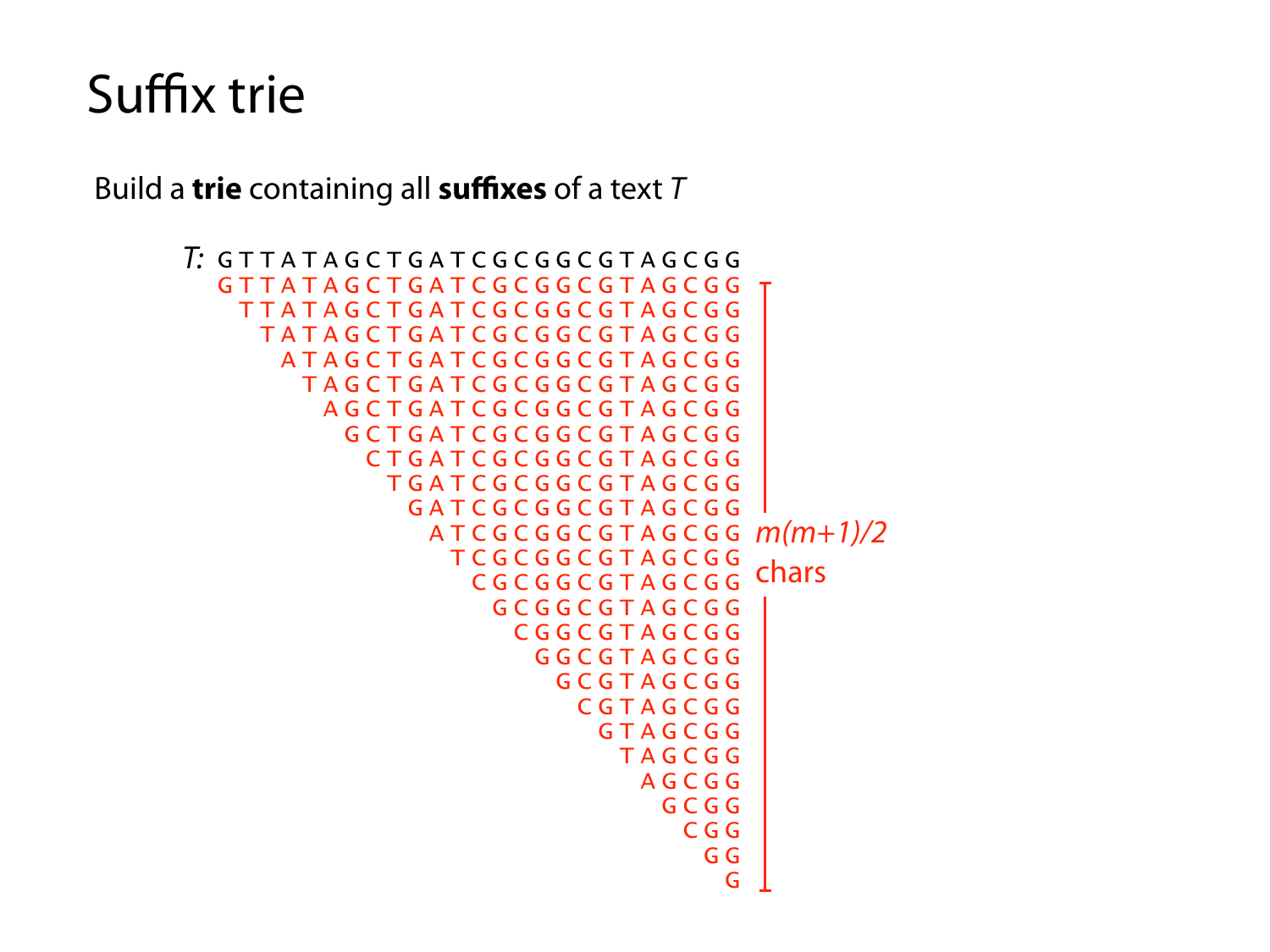First add special *terminal character* **\$** to the end of *T*

**\$** is a character that does not appear elsewhere in  $T$ , and we define it to be less than other characters (for DNA:  $\leq$  <  $\leq$  A <  $\leq$   $\leq$   $\leq$  T)

**\$** enforces a rule we're all used to using: e.g. "as" comes before "ash" in the dictionary. **\$** also guarantees no suffix is a prefix of any other suffix.

```
GTTATAGCTGATCGCGGCGTAGCGG$
T:GTTATAGCTGATCGCGGCGTAGCGG$
   TTATAGCTGATCGCGGCGTAGCGG$
   TATAGCTGATCGCGGCGTAGCGGS
    ATAGCTGATCGCGGCGTAGCGG
      TAGCTGATCGCGGCGTAGCGG
       AGCTGATCGCGGCGTAGCGGS
        GCTGATCGCGGCGTAGCGG$
         CTGATCGCGGCGTAGCGGS
           TGATCGCGGCGTAGCGG$
           GATCGCGGCGTAGCGGS
             ATCGCGGCGTAGCGG$
              TCGCGGCGTAGCGG$
              CGCGGCGTAGCGGS
               GCGGCGTAGCGGS
                 CGGCGTAGCGG$
                 GGCGTAGCGG$
                  GCGTAGCGGS
```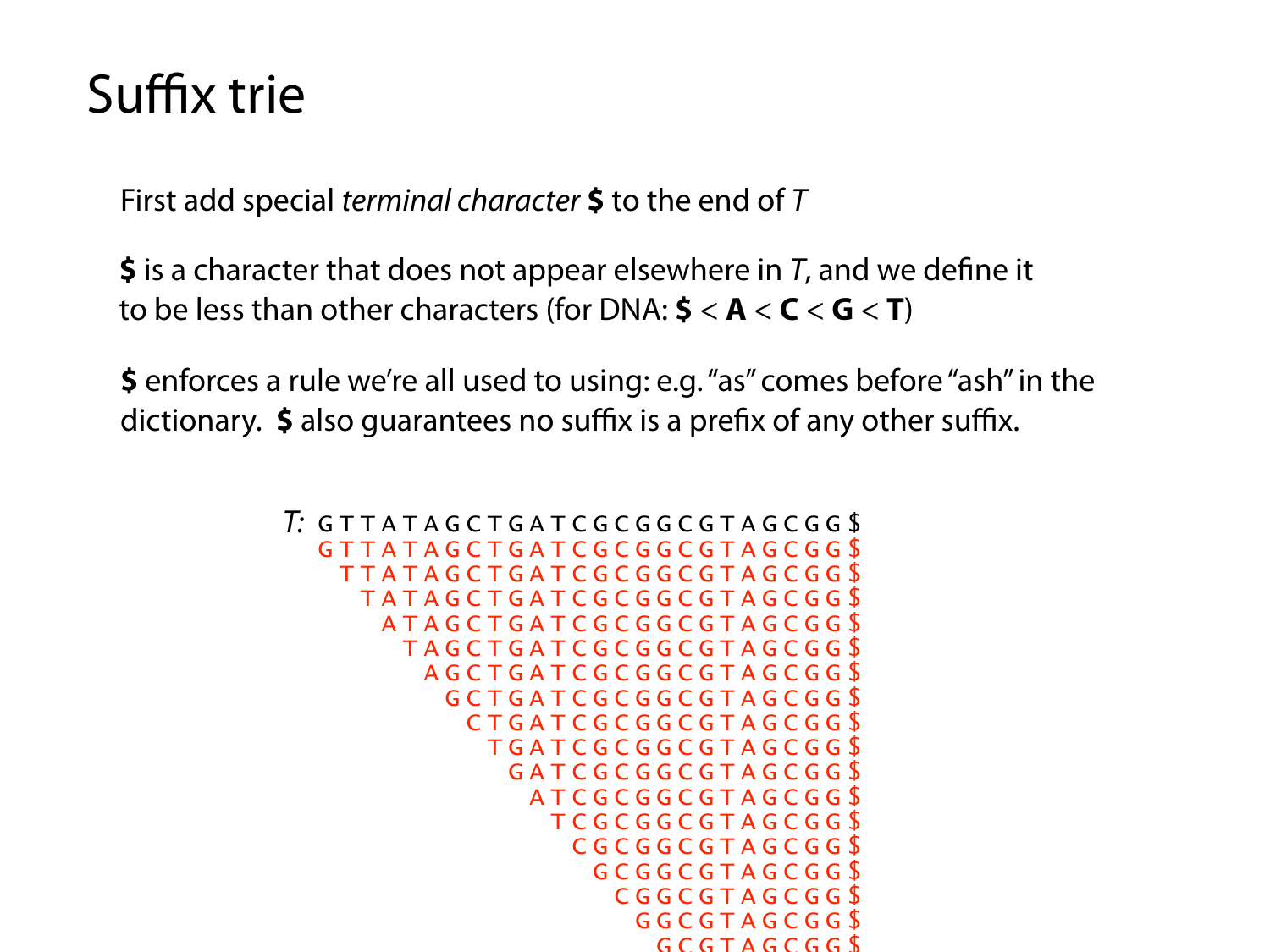#### Tries

Smallest tree such that:

Each edge is labeled with a character from  $\Sigma$ 

A node has at most one outgoing edge labeled with *c*, for any  $c \in \Sigma$ 

Each key is "spelled out" along some path starting at the root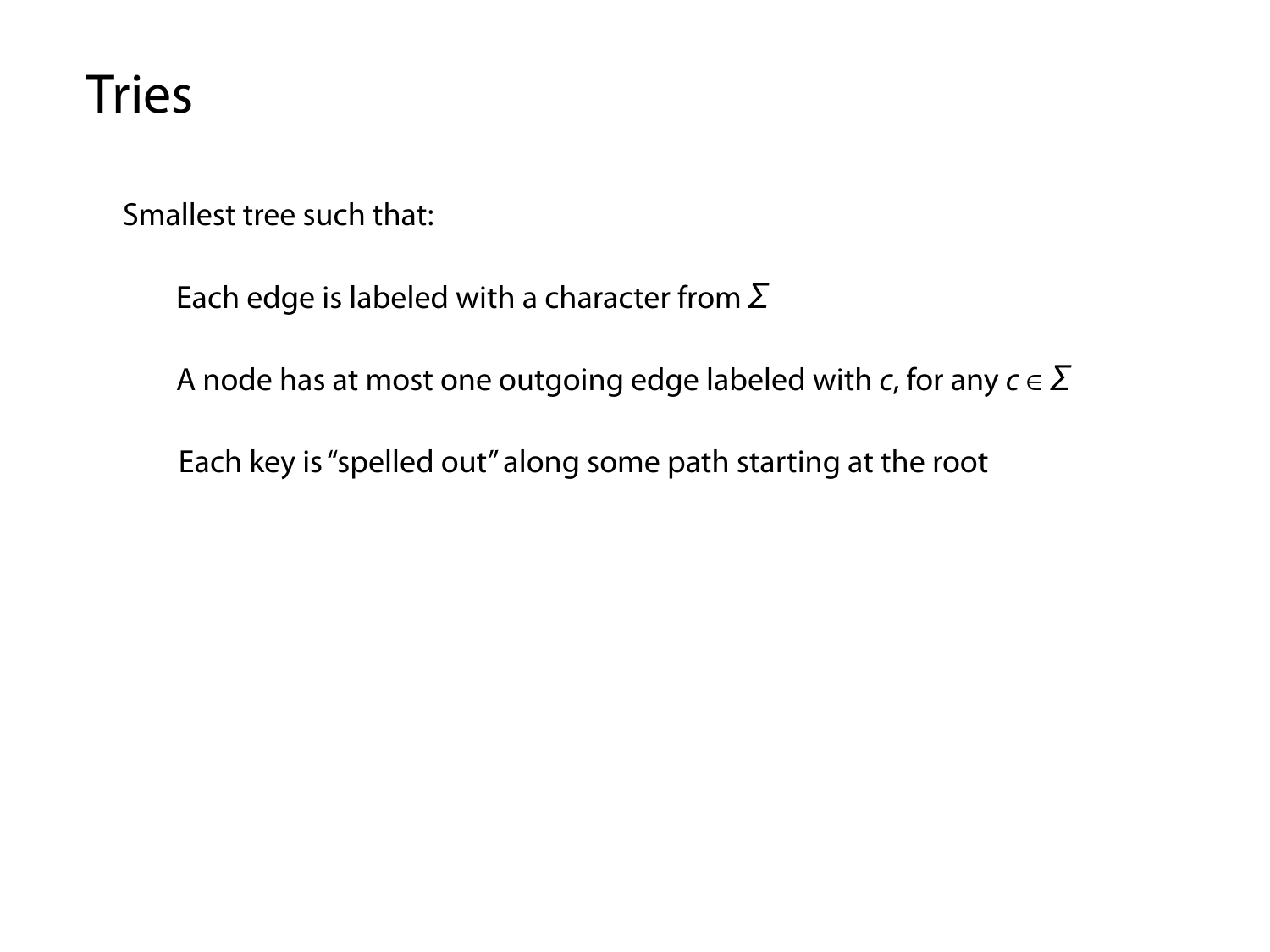*T:* abaaba *T***\$***:* abaaba**\$**

Each path from root to leaf represents a suffix; each suffix is represented by some path from root to leaf

Would this still be the case if we hadn't added **\$**?

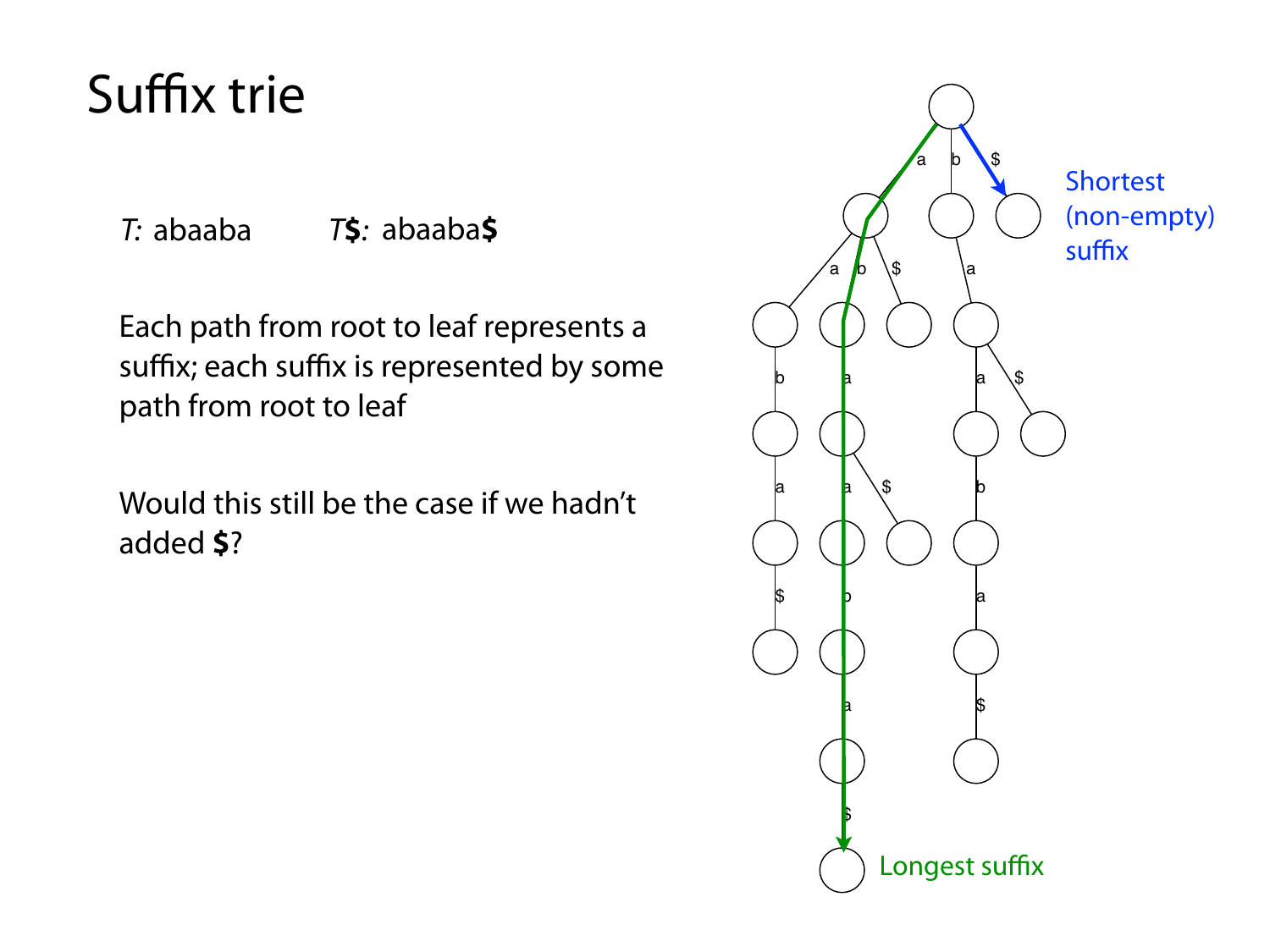*T:* abaaba

Each path from root to leaf represents a suffix; each suffix is represented by some path from root to leaf

Would this still be the case if we hadn't added **\$**? **No**

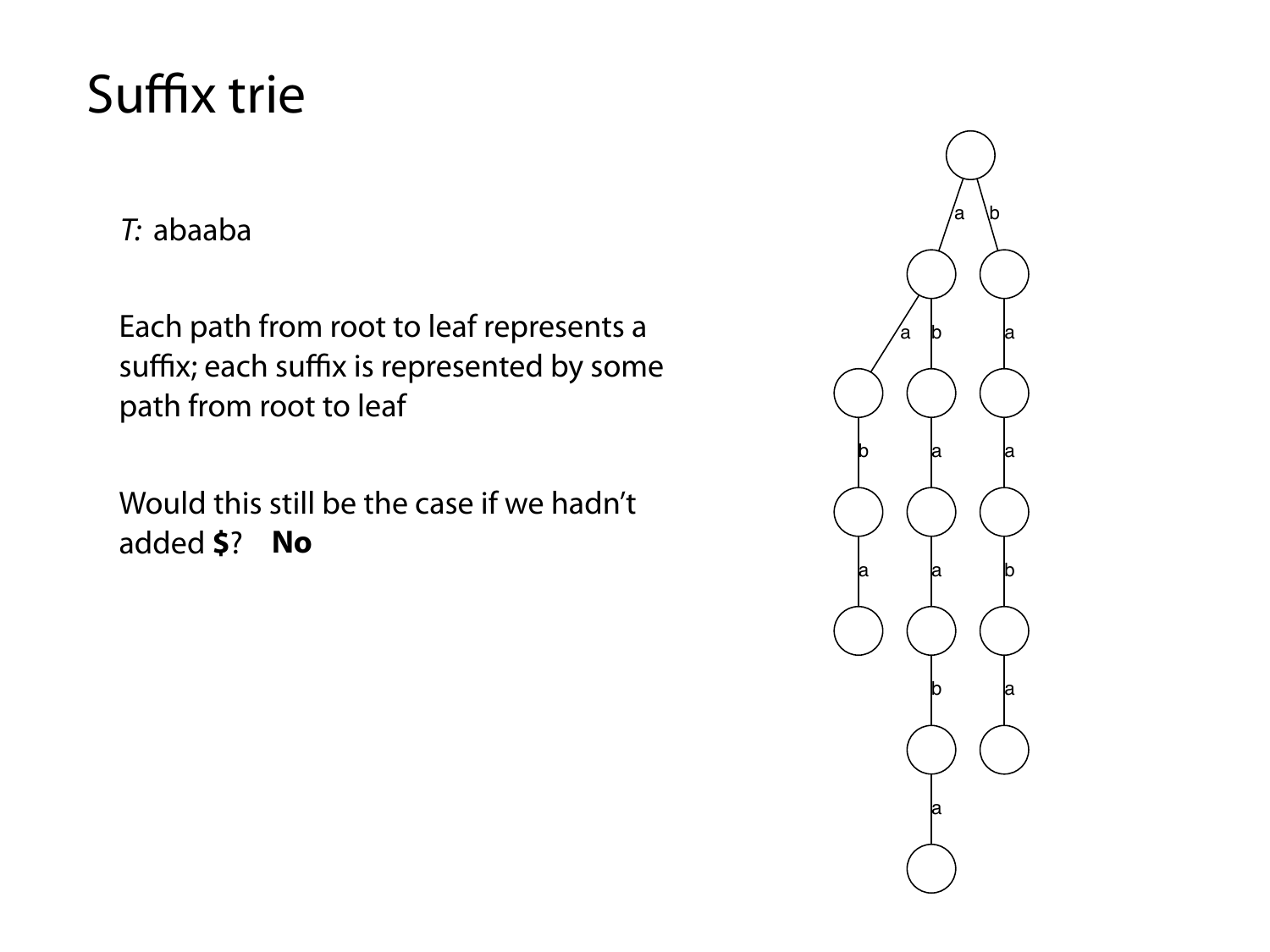We can think of nodes as having **labels**, where the label spells out characters on the path from the root to the node

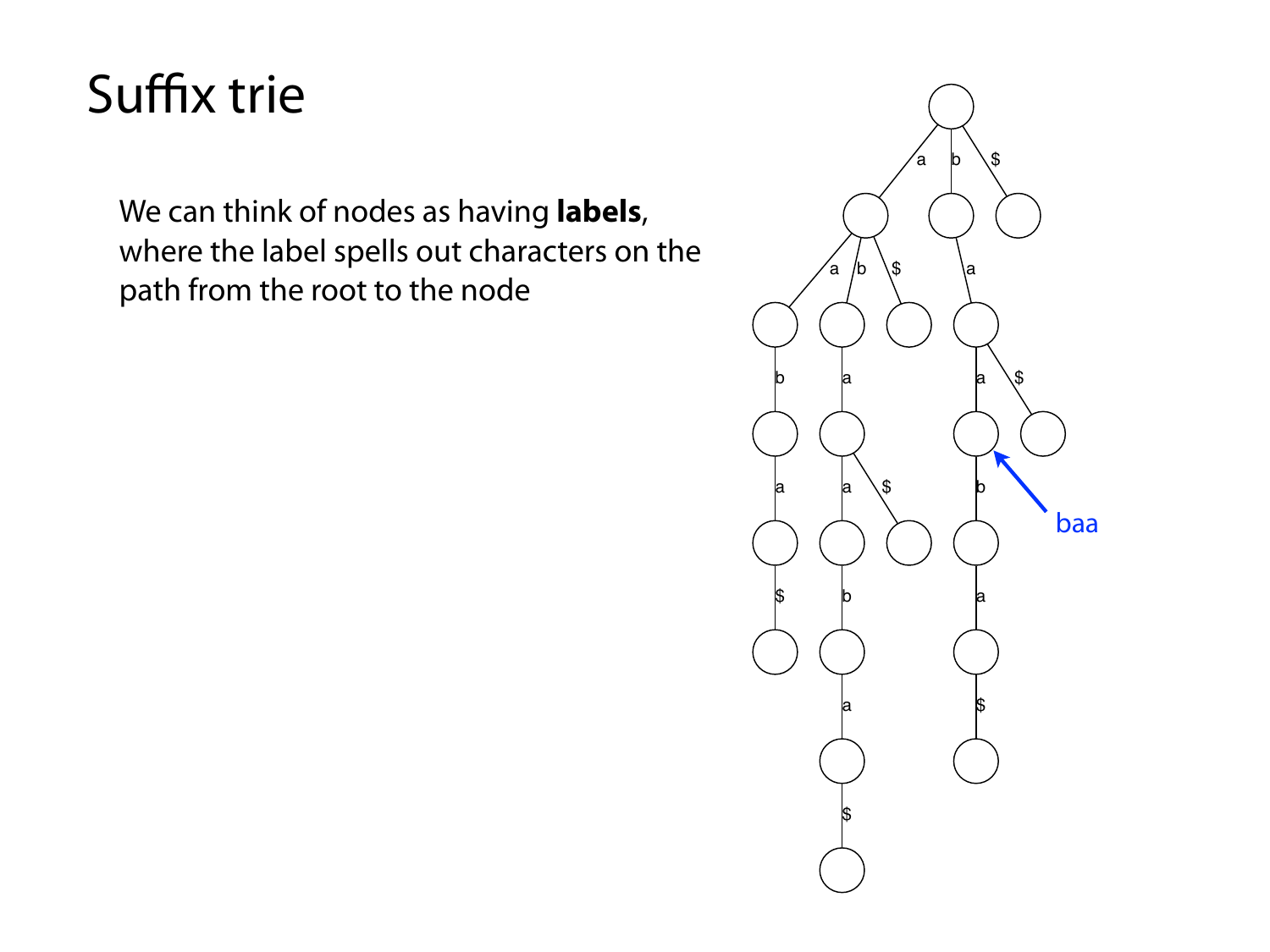How do we check whether a string *S* is a substring of *T*?

Note: Each of *T's* substrings is spelled out along a path from the root. I.e., every *substring* is a *prefix* of some *suffix* of T.

Start at the root and follow the edges labeled with the characters of *S*

If we "fall off" the trie -- i.e. there is no outgoing edge for next character of *S*, then *S* is not a substring of *T*

If we exhaust *S* without falling off, *S* is a substring of *T*

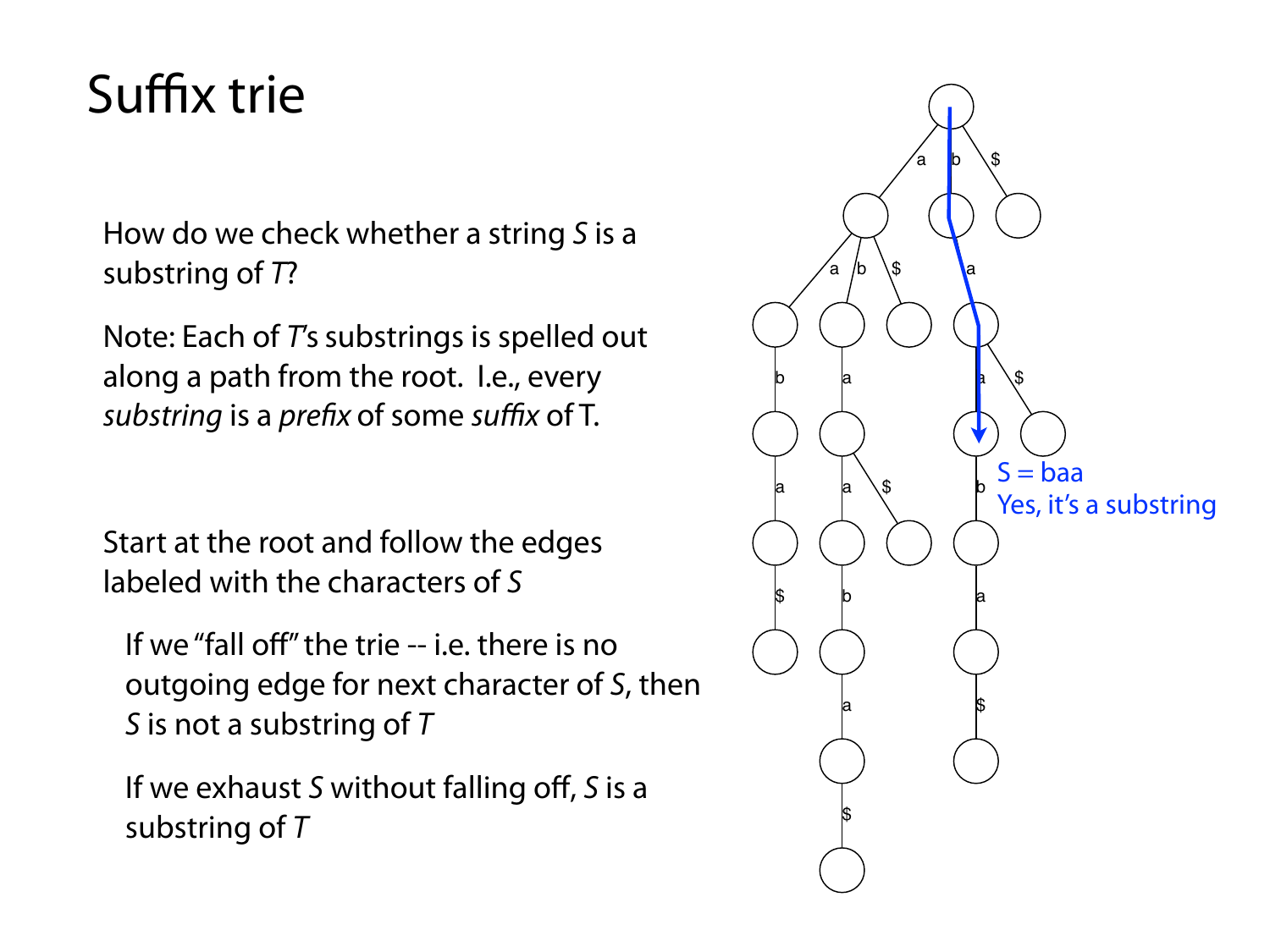How do we check whether a string *S* is a substring of *T*?

Note: Each of *T's* substrings is spelled out along a path from the root. I.e., every *substring* is a *prefix* of some *suffix* of T.

Start at the root and follow the edges labeled with the characters of *S*

If we "fall off" the trie -- i.e. there is no outgoing edge for next character of *S*, then *S* is not a substring of *T*

If we exhaust *S* without falling off, *S* is a substring of *T*

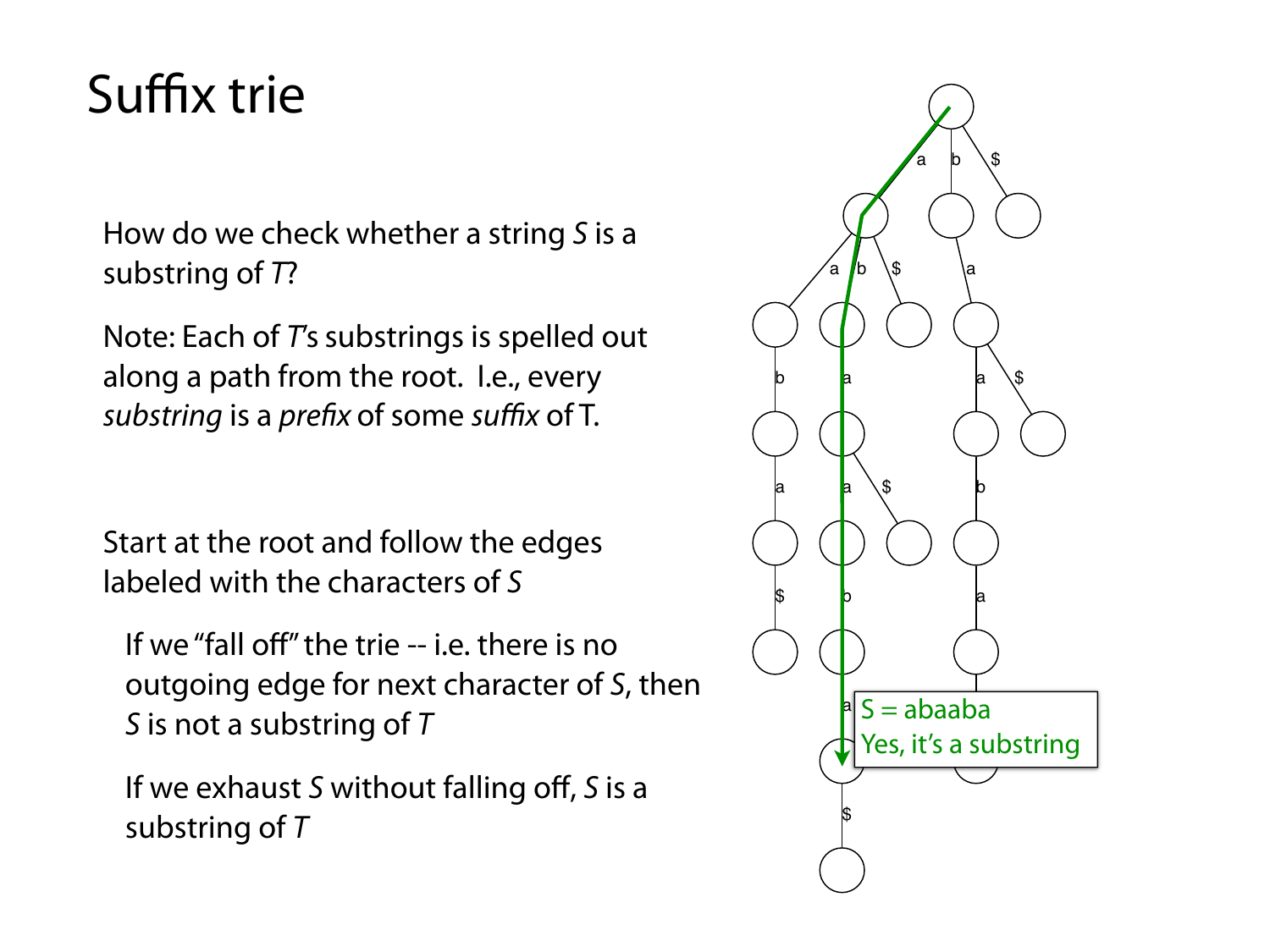How do we check whether a string *S* is a substring of *T*?

Note: Each of *T's* substrings is spelled out along a path from the root. I.e., every *substring* is a *prefix* of some *suffix* of T.

Start at the root and follow the edges labeled with the characters of *S*

If we "fall off" the trie -- i.e. there is no outgoing edge for next character of *S*, then *S* is not a substring of *T*

If we exhaust *S* without falling off, *S* is a substring of *T*

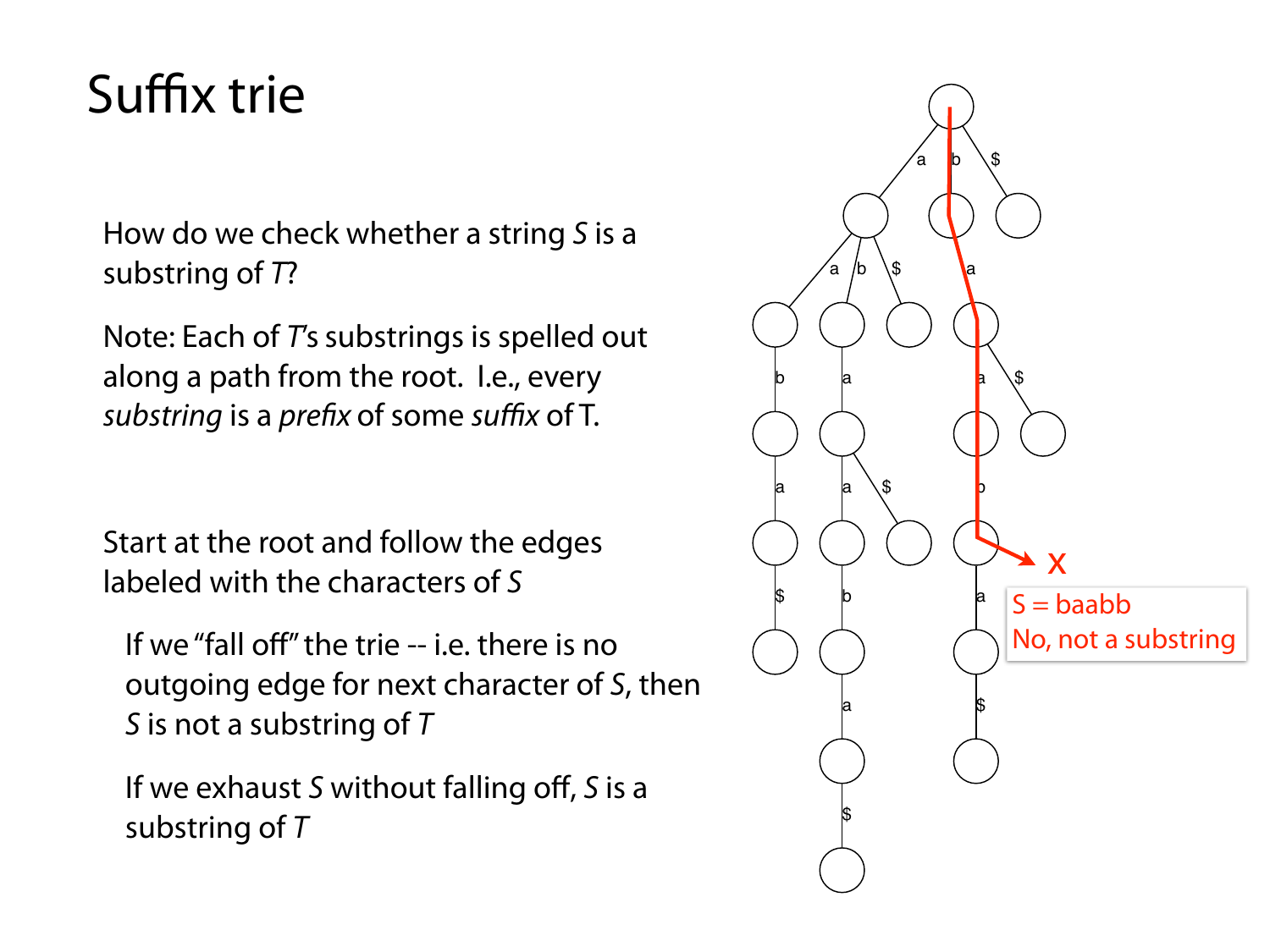How do we check whether a string *S* is a **suffix** of *T*?

Same procedure as for substring, but additionally check whether the final node in the walk has an outgoing edge labeled **\$**

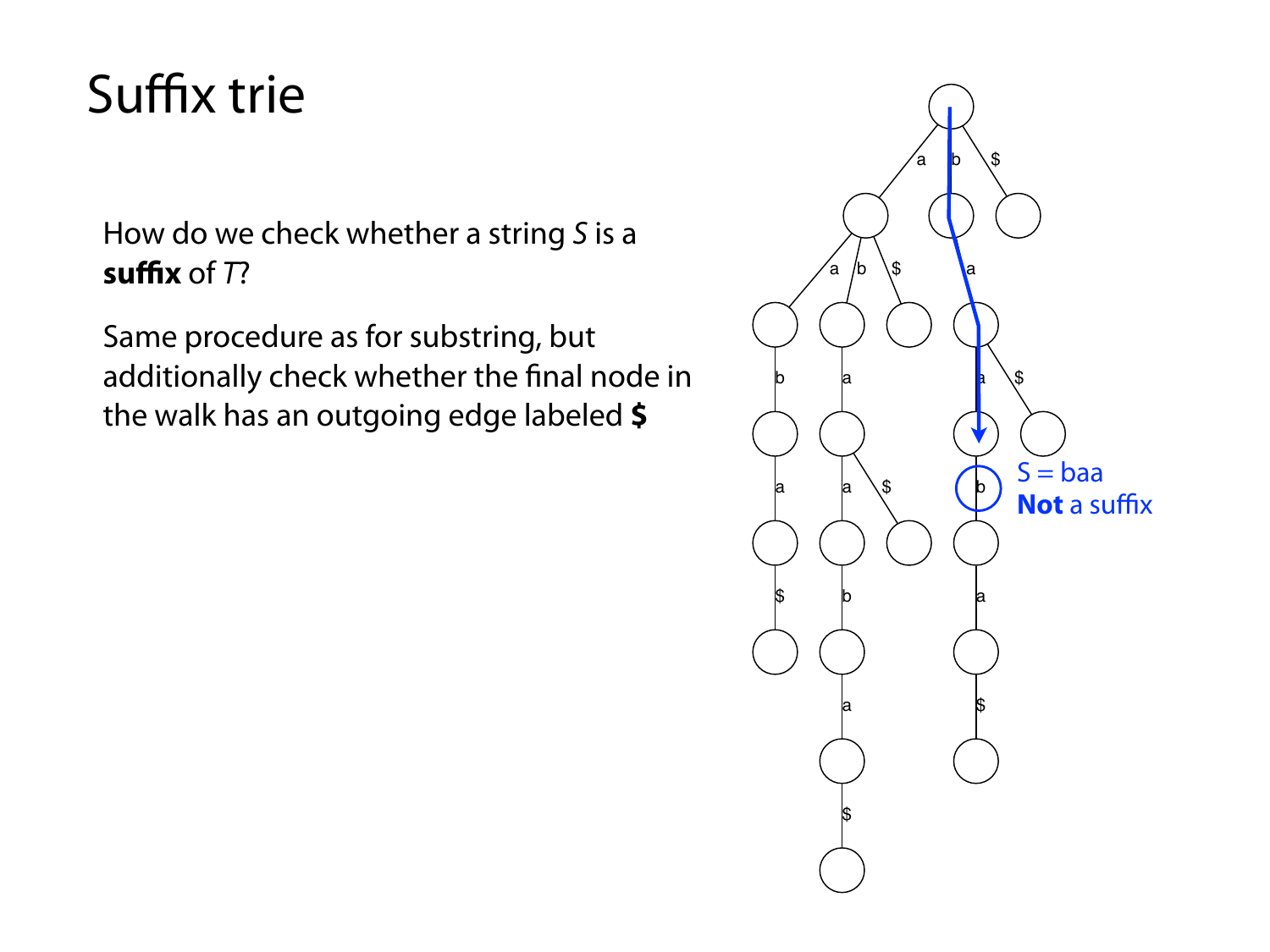How do we check whether a string *S* is a **suffix** of *T*?

Same procedure as for substring, but additionally check whether the final node in the walk has an outgoing edge labeled **\$**

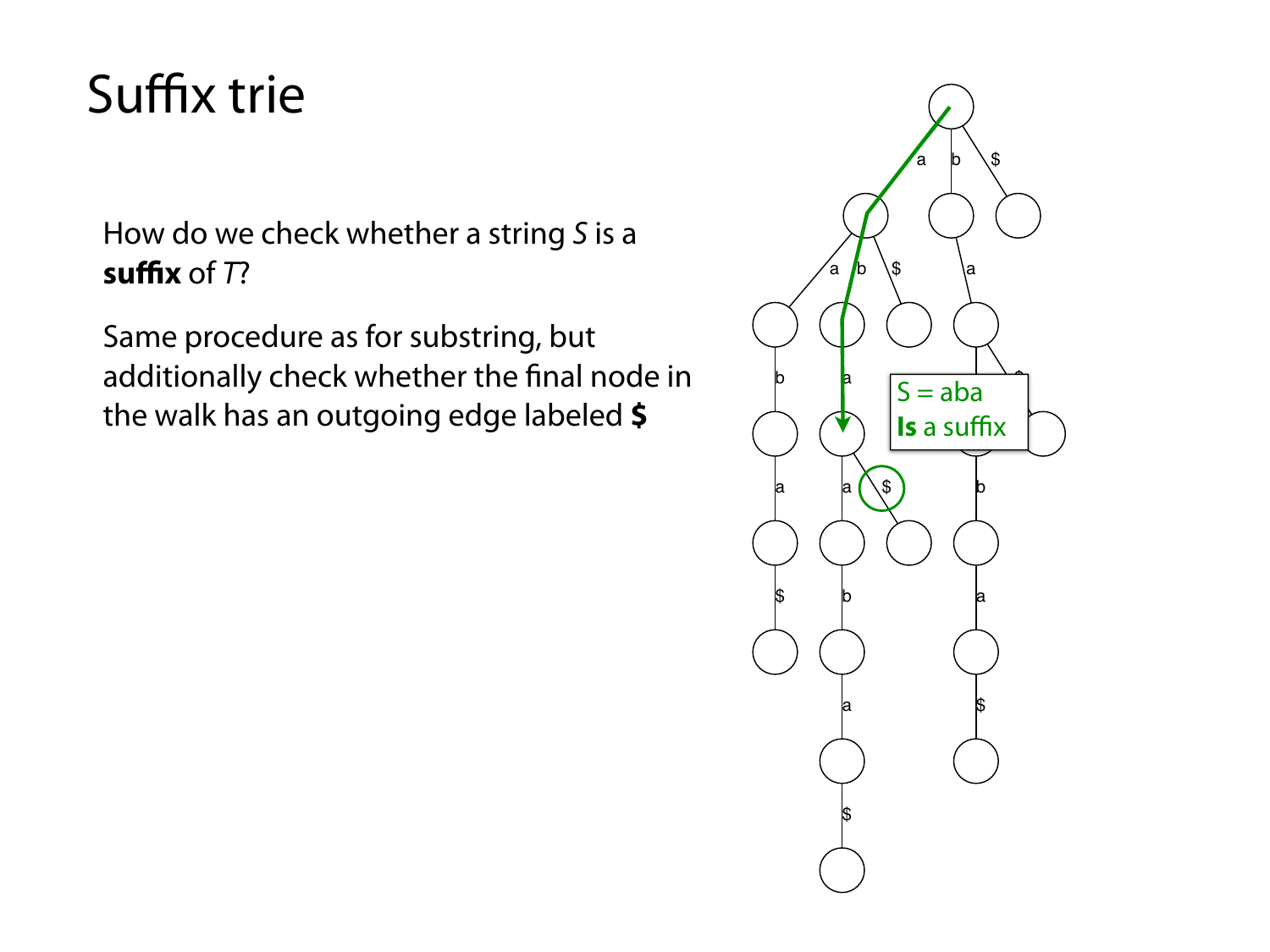How do we count the **number of times** a string *S* occurs as a substring of *T*?

Follow path corresponding to *S*. Either we fall off, in which case answer is 0, or we end up at node *n* and the answer  $=$  # of leaf nodes in the subtree rooted at *n*.

Leaves can be counted with depth-first traversal.

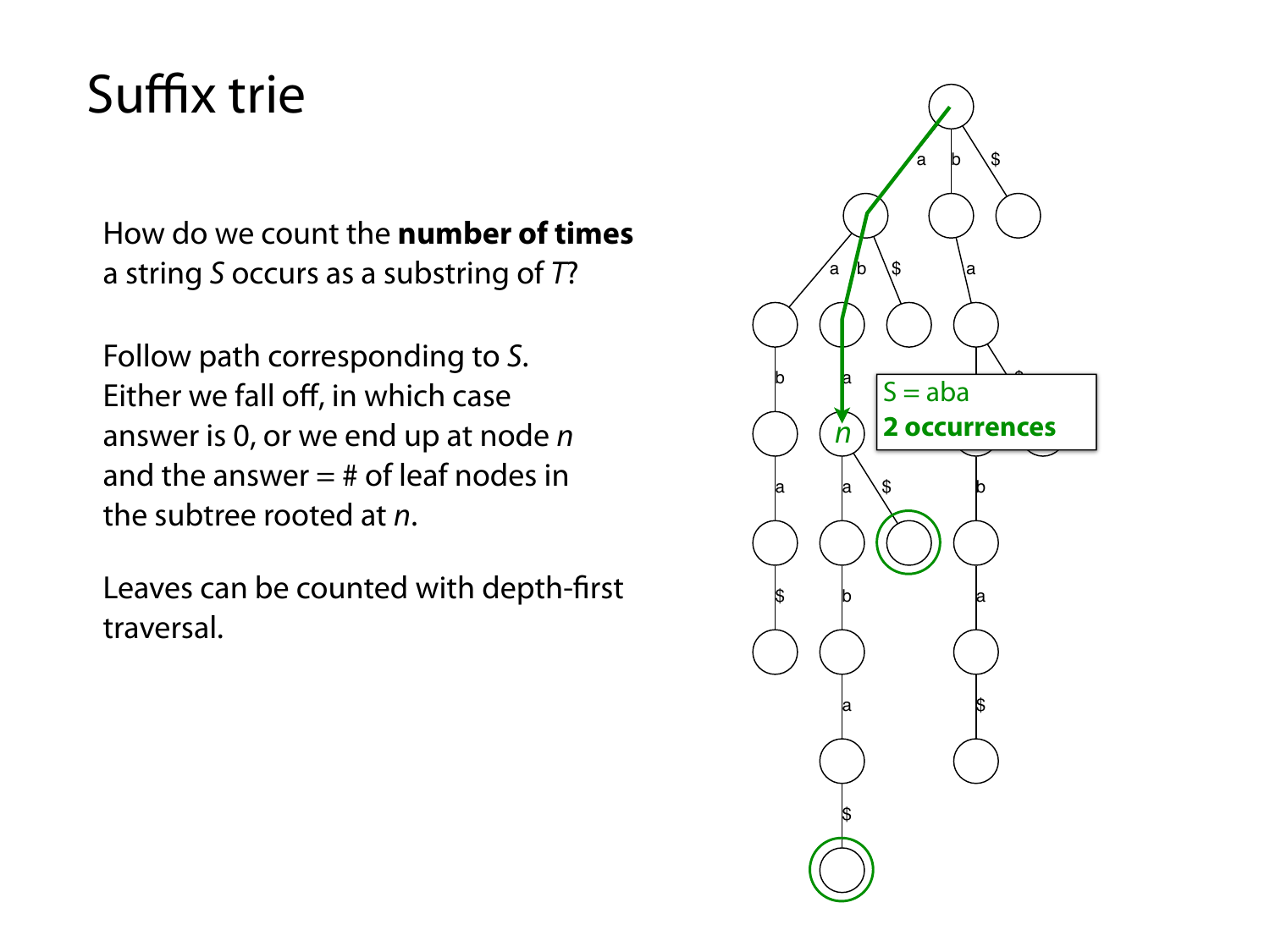#### How do we find the **longest repeated substring** of *T*?

Find the deepest node with more than one child

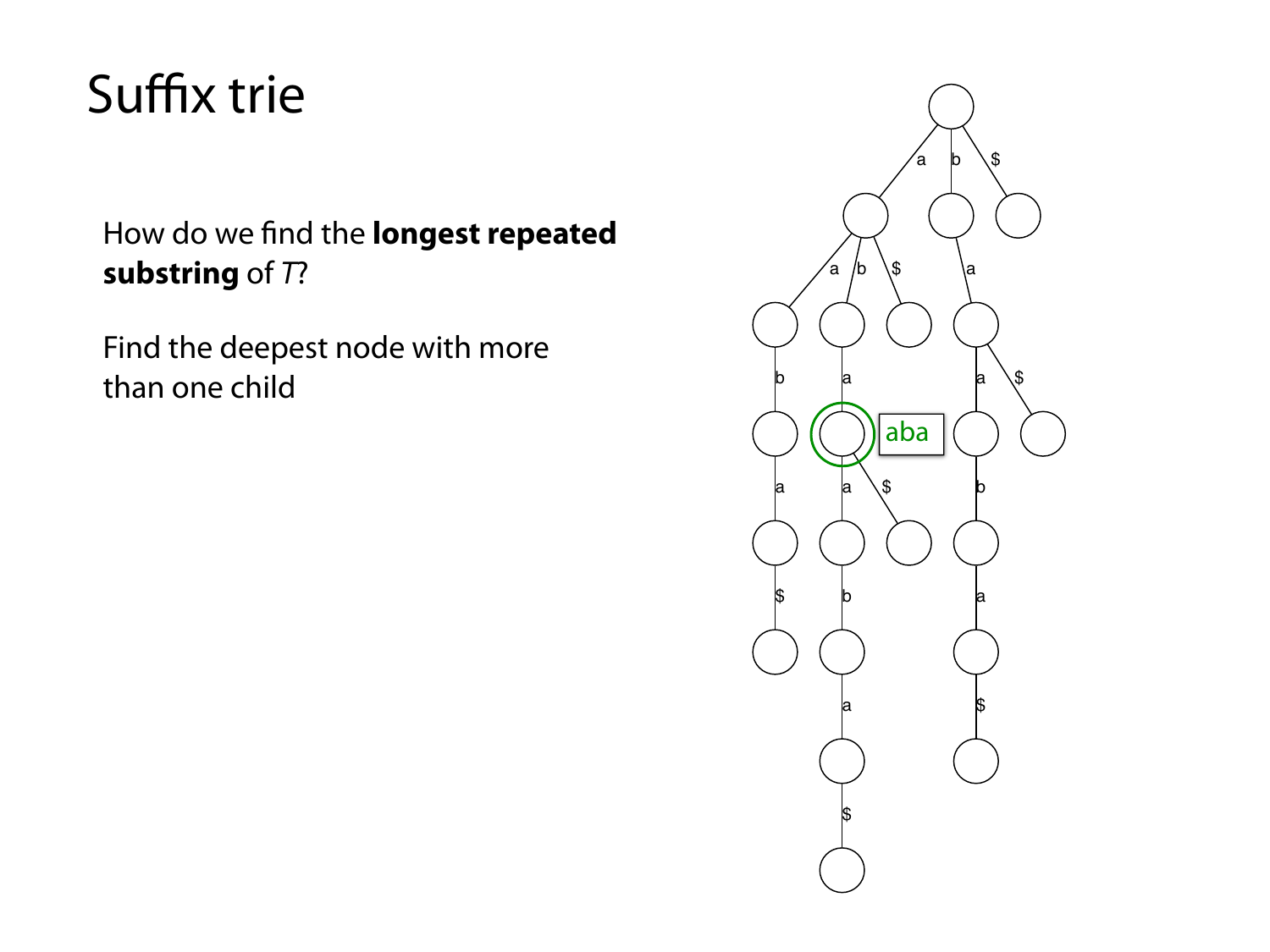#### Suffix trie: implementation

```
class SuffixTrie(object):
```

```
				def __init__(self,	t):
    """ Make suffix trie from t """
    								t	+= '$' #	special	terminator	symbol
    selfroot = \{\}for i in xrange(len(t)): # for each suffix
        												cur	= self.root
        for c in t[i:]: # for each character in i'th suffix
            if c not in cur:
                 cur[c] = \{\} # add outgoing edge if necessary
            cur = curl				def followPath(self,	s):
    """ Follow path given by characters of s. Return node at
        end of path, or None if we fall off. """
    								cur	= self.root
    for c in s:
        if c not in cur:
            return None
        cur = cur[c]return cur
				def hasSubstring(self,	s):
    """ Return true iff s appears as a substring of t """
    								return self.followPath(s)	is not None
				def hasSuffix(self,	s):
    """ Return true iff s is a suffix of t """
    								node	= self.followPath(s)
    								return	node	is not None and '$' in	node
                                                                 Python example: 
                                                   http://nbviewer.ipython.org/6603756
```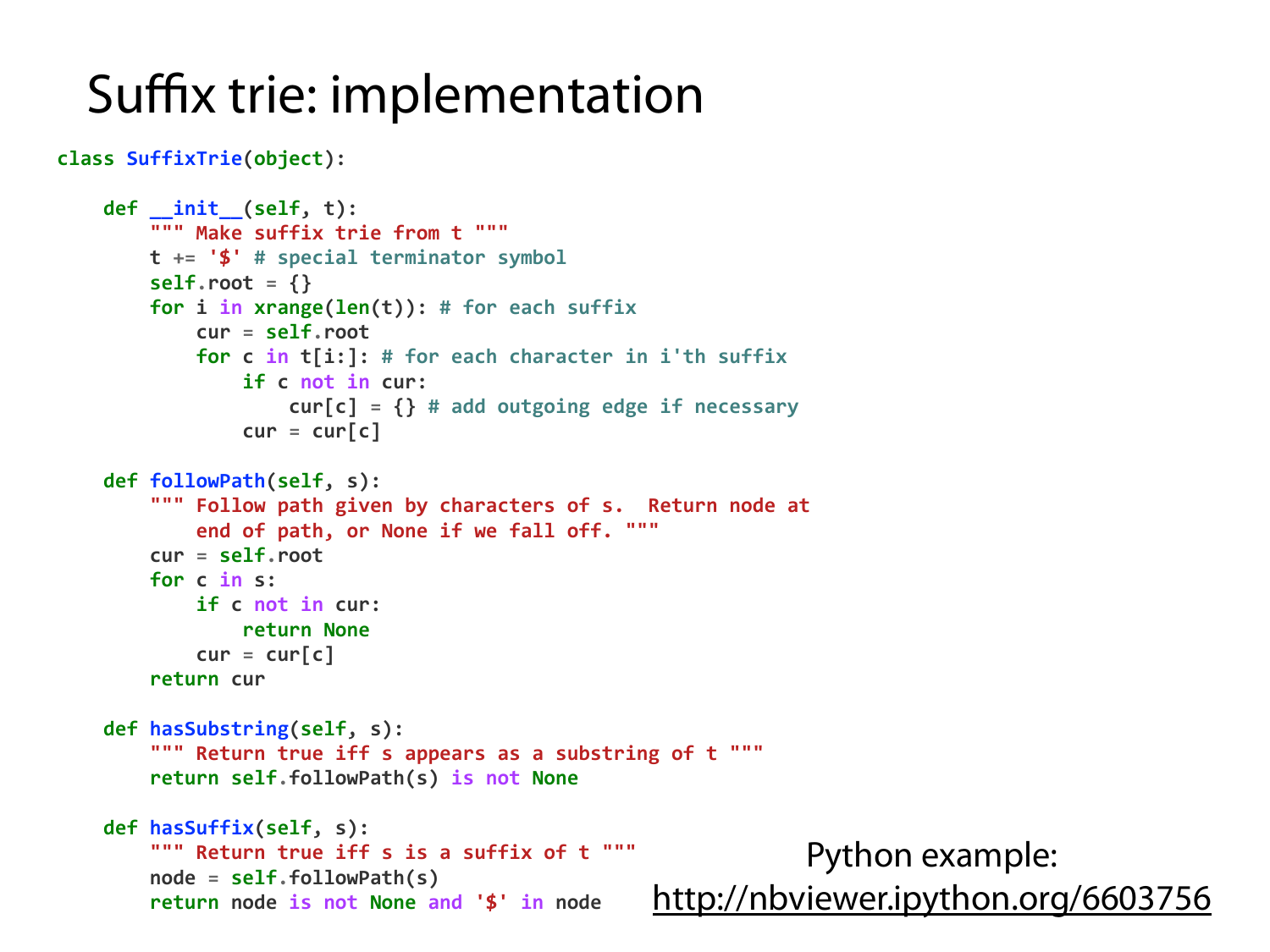How many nodes does the suffix trie have?

Is there a class of string where the number of suffix trie nodes grows linearly with *m*?

Yes: e.g. a string of *m* a's in a row (a*m*)

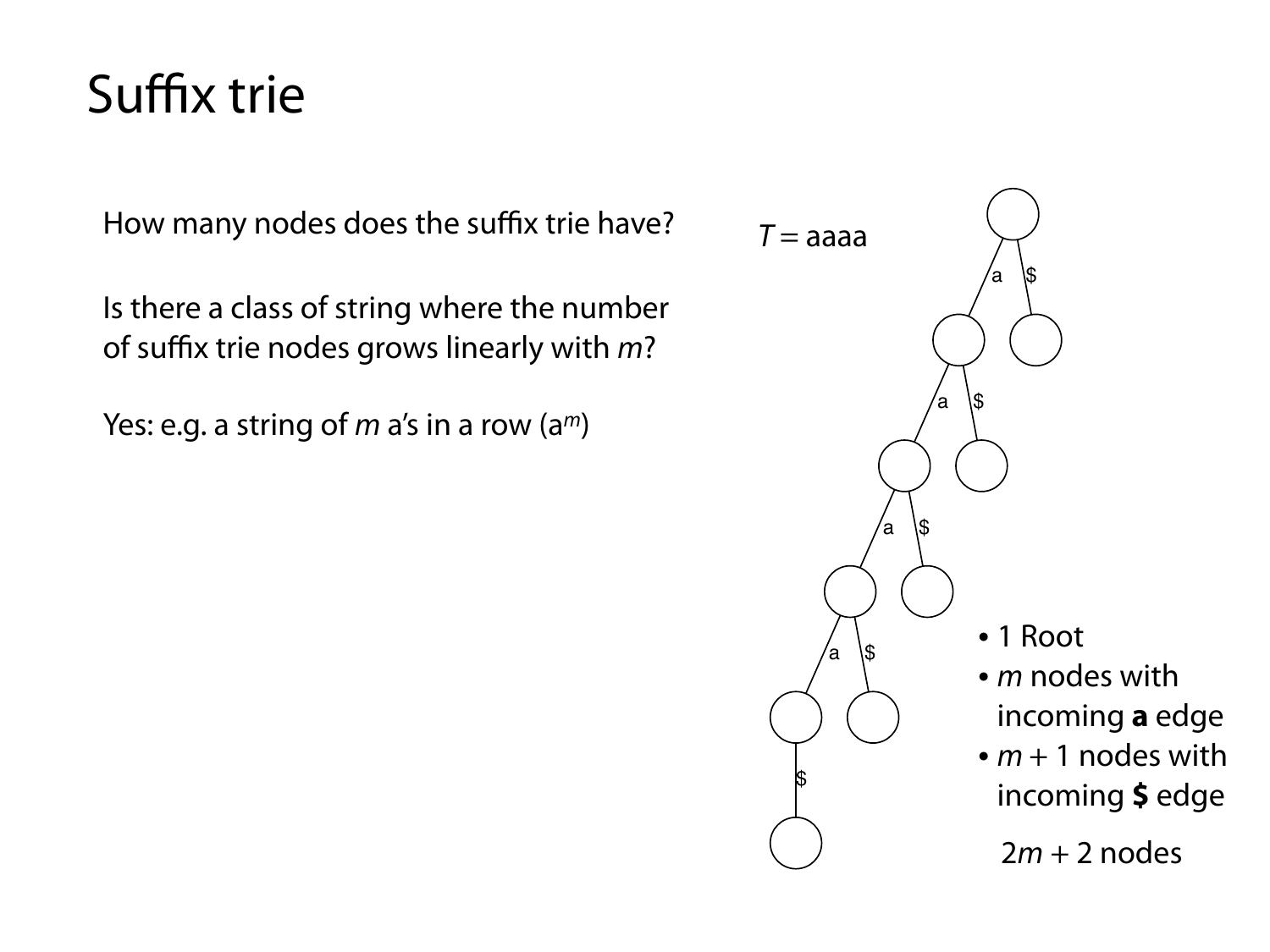Is there a class of string where the number of suffix trie nodes grows with *m*2?

Yes: a*n*b*<sup>n</sup>*



- 1 root
- *n* nodes along "b chain," right
- *n* nodes along "a chain," middle
- *• n* chains of *n* "b" nodes hanging off each"a chain" node
- *•* 2*n* + 1 **\$** leaves (not shown)

 $n^2 + 4n + 2$  nodes, where  $m = 2n$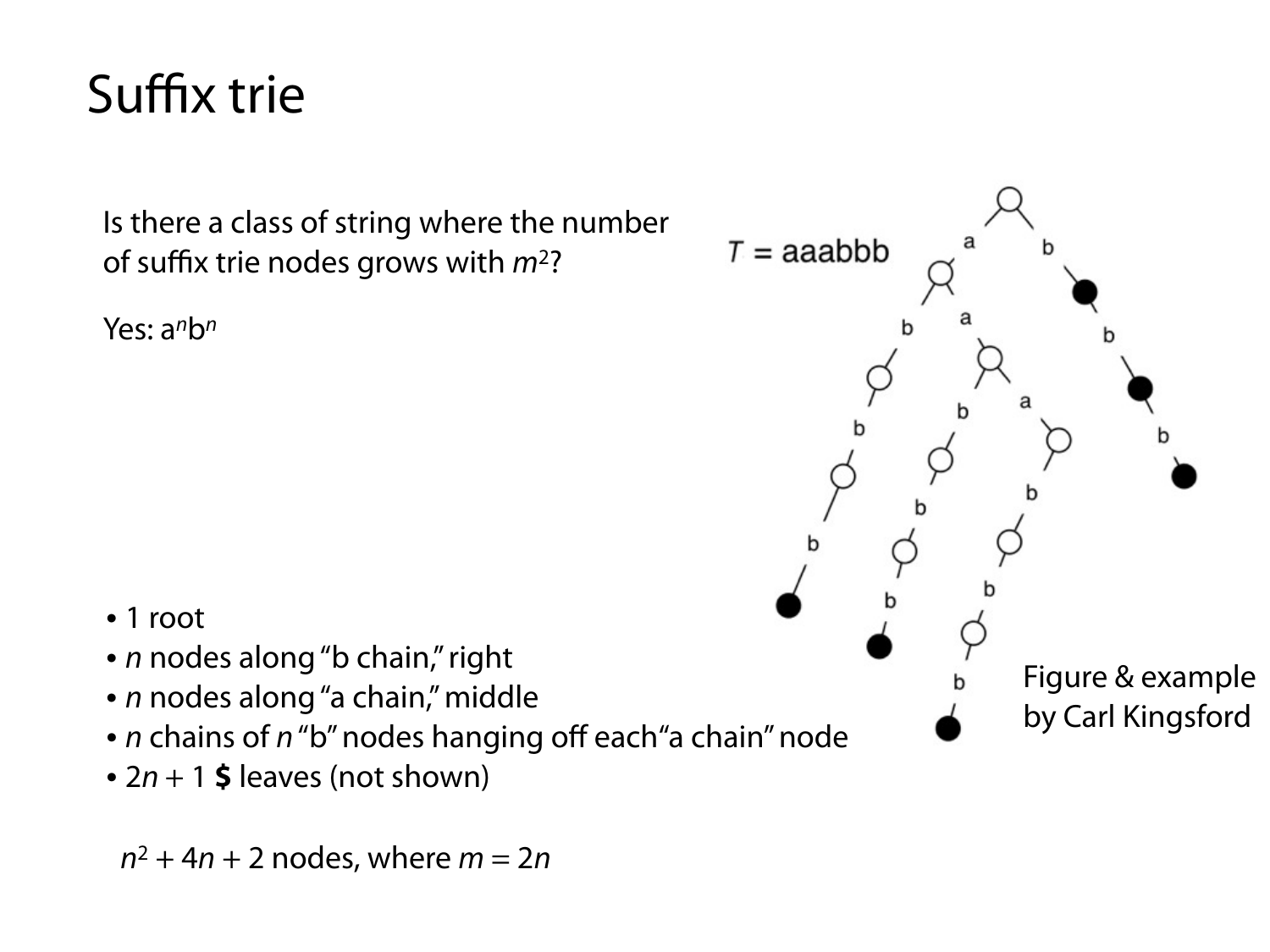# Suffix trie: upper bound on size

Could worst-case # nodes be worse than O(*m*2)?



Max # nodes from *top to bottom*  $=$  length of longest suffix  $+1$  $= m + 1$ 

*O*(*m*2) is worst case